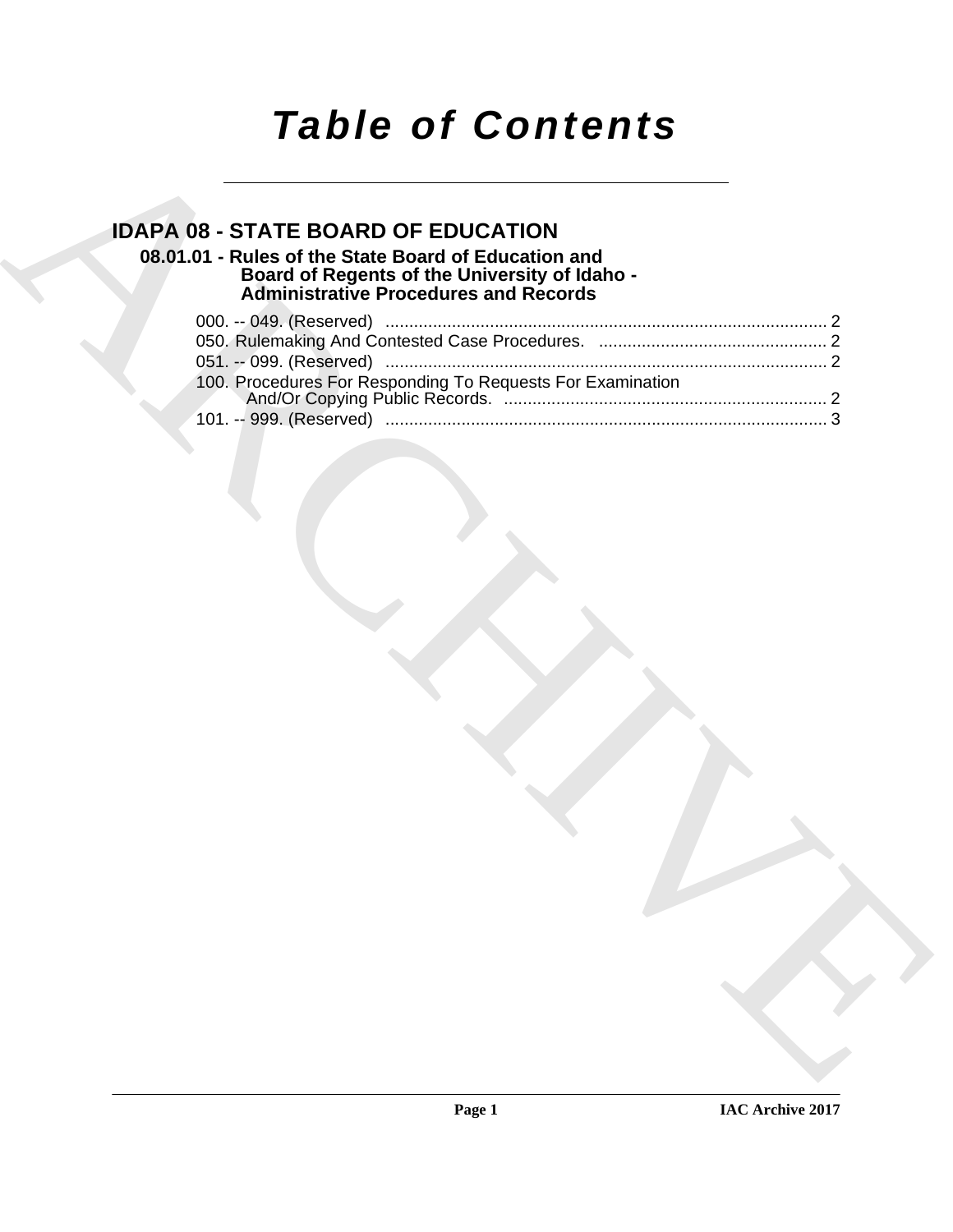#### **IDAPA 08 TITLE 01 CHAPTER 01**

### **IDAPA 08 - STATE BOARD OF EDUCATION**

#### <span id="page-1-1"></span><span id="page-1-0"></span>**08.01.01 - RULES OF THE STATE BOARD OF EDUCATION AND BOARD OF REGENTS OF THE UNIVERSITY OF IDAHO - ADMINISTRATIVE PROCEDURES AND RECORDS**

#### <span id="page-1-2"></span>**000. -- 049. (RESERVED)**

#### <span id="page-1-3"></span>**050. RULEMAKING AND CONTESTED CASE PROCEDURES.**

The Board, by operation of law, adopts the Idaho Rules of Administrative Procedure of the Attorney General, IDAPA 04.11.01 et seq., except to the extent a specific grievance, hearing, or appeal procedure is set forth in these rules and with the exception of the notice of proposed rulemaking provisions of IDAPA 04.11.01.800 et seq. Pursuant to Section 33-105(3), Idaho Code, the Board shall be deemed to be in full compliance with the notice requirements of Section 67-5221, Idaho Code, if it follows the procedures set forth in Section 33-105(3), Idaho Code. (7-1-Section 67-5221, Idaho Code, if it follows the procedures set forth in Section 33-105(3), Idaho Code.

#### <span id="page-1-4"></span>**051. -- 099. (RESERVED)**

#### <span id="page-1-5"></span>**100. PROCEDURES FOR RESPONDING TO REQUESTS FOR EXAMINATION AND/OR COPYING PUBLIC RECORDS.**

**CHAPTER 01**<br> **IDAPA OB - STATE BOARD OF EOUCATION**<br> **CONFIDENTS**<br> **CONFIDENTS**<br> **CONFIDENTS**<br> **CONFIDENTS**<br> **CONFIDENTS**<br> **CONFIDENTS**<br> **CONFIDENTS**<br> **CONFIDENTS**<br> **CONFIDENTS**<br> **CONFIDENTS**<br> **CONFIDENTS**<br> **CONFIDENTS**<br> The offices, agencies, and institutions under the governance of the State Board of Education and the Board of Regents of the University of Idaho will comply with Sections 9-337 through 9-347, Idaho Code, when requests for the examination and/or copying of public records in this custody are made. Unless otherwise exempt, as set forth in Section 9-340, Idaho Code, and other state and federal laws and regulations, all public records within the custody of the offices, agencies, and institutions are subject to disclosure. (7-1-93) the offices, agencies, and institutions are subject to disclosure.

<span id="page-1-8"></span>**Public Record**. Includes, but is not limited to, any writing containing information relating to the conduct or administration of the public's business prepared, owned, used, or retained by the office, agency, or institution regardless of physical form or characteristics. (7-1-93) institution regardless of physical form or characteristics.

<span id="page-1-9"></span>**02. Writing**. Includes, but is not limited to, handwriting, typewriting, printing, photostating, photographing, and every means of recording, including letters, words, pictures, sounds or symbols or combination thereof, and all papers, maps, magnetic or paper tapes, photographic films and prints, magnetic or punched cards, discs, drums, or other documents. (7-1-93)

<span id="page-1-10"></span>**03. Written Request**. Any person requesting to examine and/or copy records shall make a written request upon a form prescribed by the office, agency, or institution with custody of the record. (7-1-93)

<span id="page-1-7"></span>**04. Obligation of Custodian of Records**. In all cases in which a request to examine and/or copy records is made, it shall be the obligation of the public records custodian or his designee to assist the person making the request. Custodians of records or expected to be familiar with the provisions of Sections 9-337 through 9-347, Idaho Code. (7-1-93) Idaho Code. (7-1-93)

<span id="page-1-6"></span>**05. Fees**. No fee will be charged for the examination of public records during regular business hours. The office, agency, or institution may charge, in advance, a reasonable fee for examination and/or copying with occurs outside regular business hours, for providing copies of public records, for use of copy equipment, and for duplication of computerized records at the following rates: (7-1-93) duplication of computerized records at the following rates:

**a.** Inspection outside regular business hours. For inspection and/or copying of public records during other than regular business hours, the actual hourly compensation to which the custodian or his designee is entitled in addition to copying costs established herein. The final decision concerning whether to permit inspection and/or copying outside regular business hours shall rest with the chief executive officer or agency director or his designee of the office, agency, or institution. (7-1-93) the office, agency, or institution.

**b.** Copying charge. For providing copies of public records, an amount not to exceed the actual cost as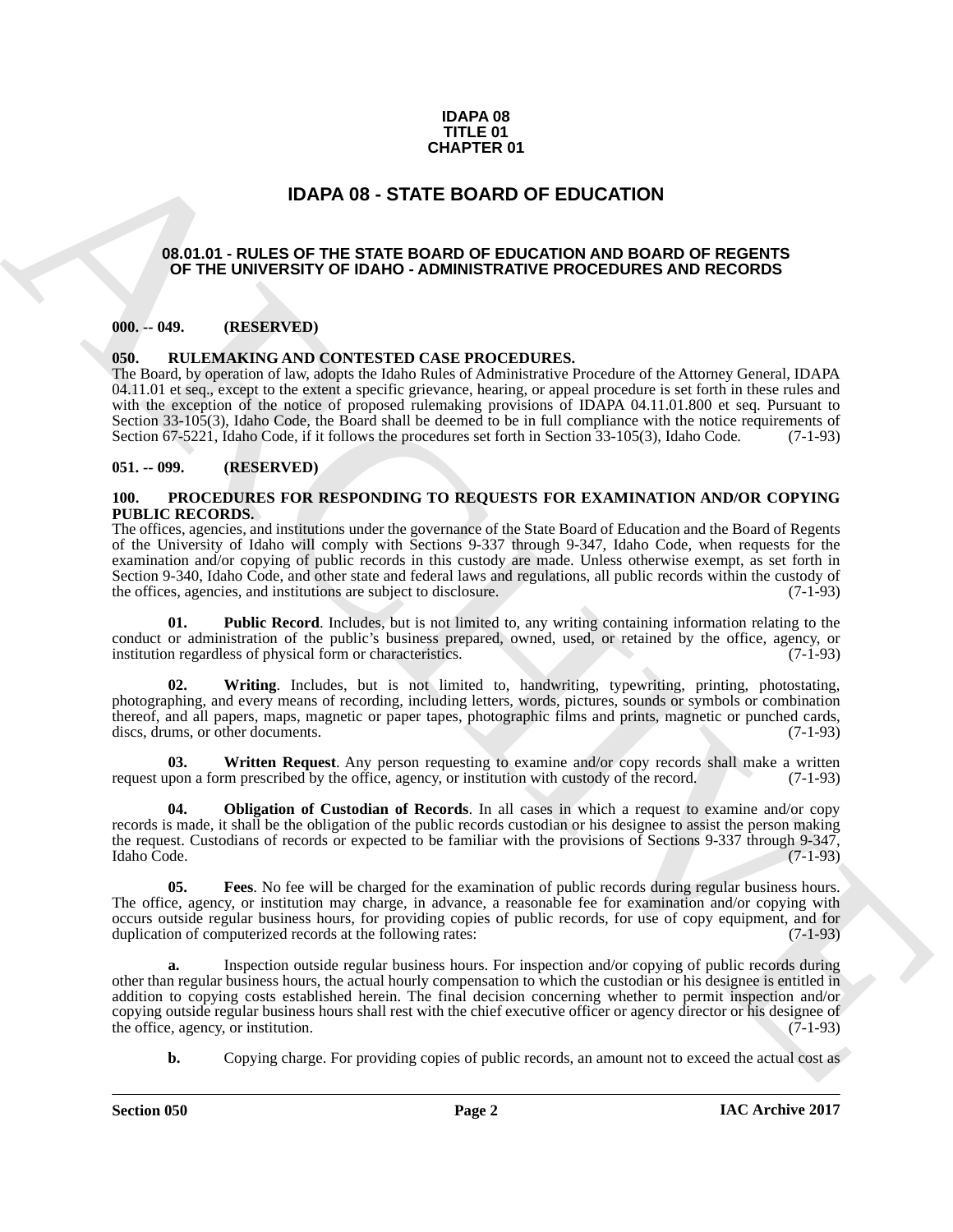determined in consultation with the state auditor's office. (7-1-93)

Since Good of Eloisonics and the same state of the same state of the same state of the same state of the same state of the same state of the same state of the same state of the same state of the same state of the same sta **c.** Charge for computer or similar records. For reproducing public records which are in the form of a computer tape, computer disc, microfilm, or similar or analogous record system, a charge not to exceed the sum of the direct cost of copying the information in that form or the standard cost, if any, for selling the same information in the form of a publication. Media type will be restricted based upon the equipment available for production of the records at the office, agency, or institution requested to produce the records. Available media will be listed on the request form prescribed by the office, agency, or institution. Any conversion of the record to make it readable by specific equipment is the sole responsibility of the person requesting the record, and the cost of providing the record will not be adjusted due to the incompatibility of the requestor's equipment. Any magnetic media required will be provided by the person requesting the record. (7-1-93)

<span id="page-2-3"></span>**06. Determination of Exempt Records**. The custodian or his designee, and where appropriate, in consultation with counsel for the office, agency, or institution, will determine whether a record requested in accordance with these procedures is exempt from disclosure under applicable federal and state statutes. (7-1-93)

<span id="page-2-6"></span>**07. Time for Granting or Denying Request**. Public records custodians shall grant or deny a request to examine or copy public records within a maximum of three (3) working days of the date of receipt of the request.

 $(7-1-93)$ 

<span id="page-2-4"></span>**08. Extensions of Time**. If the public records custodian determines that a longer period of time is needed to locate or retrieve the public records, the custodian shall notify, in writing, the person making the request and shall provide the public records to the person no later than ten (10) working days following the person's request.  $(7-1-93)$ 

<span id="page-2-2"></span>**09. Denials**. All denials or partial denials of requests for examination and/or copying of public records shall include: (7-1-93) shall include: (7-1-93)

**a.** Reason for denial. A written statement specifying the reason for the denial, including reference to fic statutory authority for the denial. (7-1-93) the specific statutory authority for the denial.

**b.** Attorney or agency review. A statement that the attorney for the office, agency, or institution has reviewed the request for examination and/or copying or a statement that the department has had an opportunity to consult with an attorney regarding the request for examination or copying of a record and has chosen not to do so. (7-1-93)

**c.** Appeal rights. A statement notifying the person making the request for examination and/or copying of a record of the person's right to appeal the denial or partial denial and the time period for doing so. Appeal shall be to the district court of the county where the records or some part of them are located and shall be commenced within one hundred eighty (180) calendar days of the date of the mailing of the notice of denial. (7-1-93) one hundred eighty (180) calendar days of the date of the mailing of the notice of denial.

<span id="page-2-5"></span>**10. Protection of Public Records**. Records shall not be removed from the place designated for their inspection unless the custodian of records specifically agrees otherwise. (7-1-93)

<span id="page-2-1"></span>**11. Additional Guidelines**. Section 9-347, Idaho Code, requires that every state agency adopt guidelines that identify the general subject matter of all public records kept or maintained by the state agency, the custodian, and the physical location of such documents. Because of the diverse nature, locations, and magnitude of the records maintained by the various offices, agencies, and institutions under the governance of the State Board of Education and the Board of Regents of the University of Idaho, each such office, agency, and institution shall identify its own records custodian and prepare the guidelines required by Section 9-347, Idaho Code, by January 1, 1991. The Guidelines for the Office of the State Board of Education are located at Section VI, Subsection B, of the State Board of Education Governing Policies and Procedures. (7-1-93)

#### <span id="page-2-0"></span>**101. -- 999. (RESERVED)**